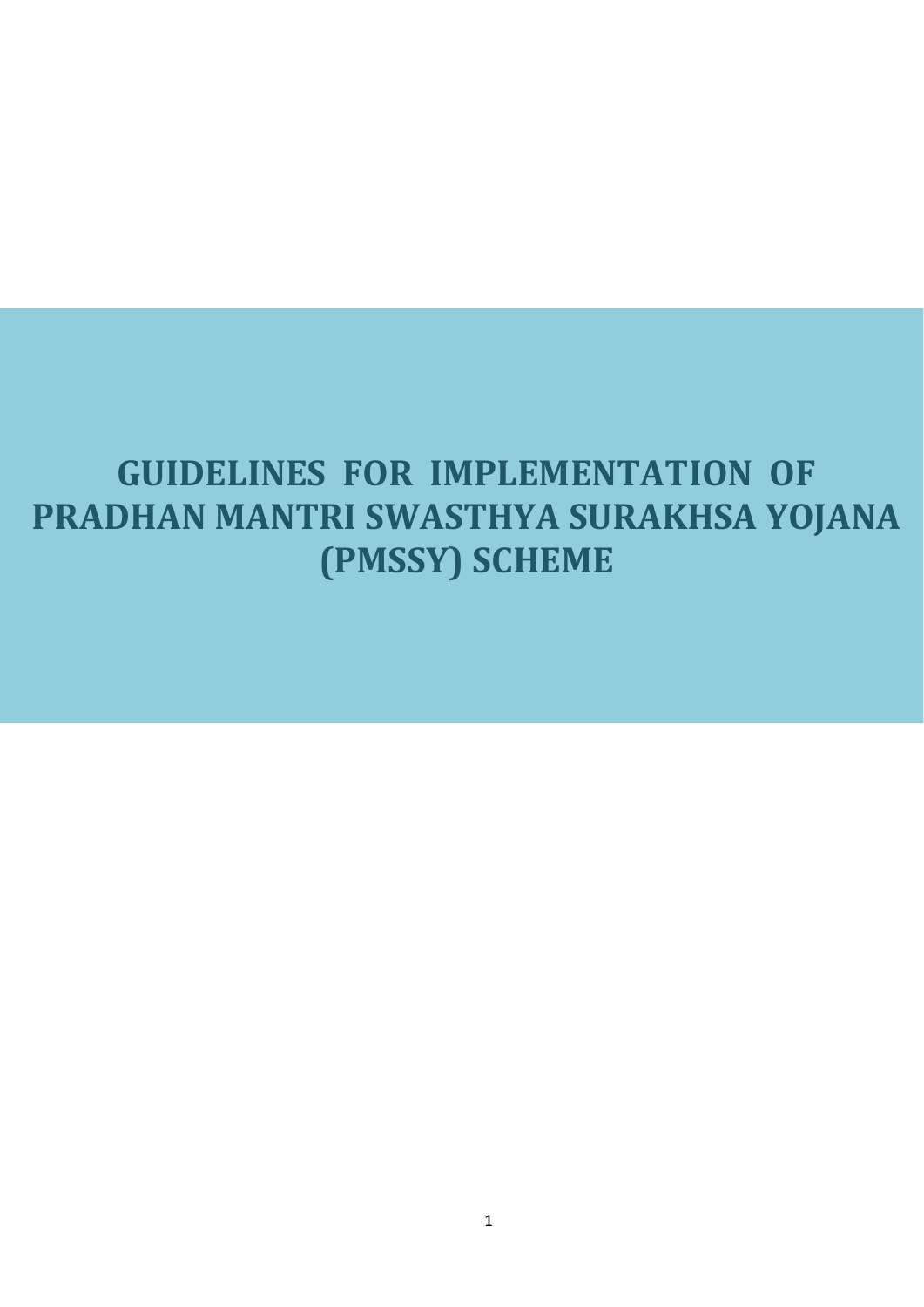#### **Government of India Ministry of Health & Family Welfare \*\*\*\*\*\*\*\*\*\*\*\***

#### **Background**:

 Performance Audit of PMSSY Scheme was conducted by Comptroller and Audit General (CAG) in the year 2017-18. In its report, CAG observed that Ministry has not formulated any operational guidelines for implementation of PMSSY Scheme. Subsequently, a Committee comprising of following members was constituted vide Order No.G-25014/02/2018-PMSSY- $V(3178021)$  dated 5<sup>th</sup> October, 2018, to formulate draft guidelines for implementation of PMSSY Scheme.

- 1. Shri Sudeep Shrivastava, Director, Ministry of Health and Family Welfare (MoHFW)
- 2. Shri Rajeev Kanaujia, Sr. Architect –do-

The Committee referred to various documents related to PMSSY Scheme such as MoU of MoHFW with State Governments, MoA between MoHFW and Executing Agency, Bhan Committee Report on restructuring organisational set up for new AIIMS, Challenge Method criteria for finalisation of AIIMS site etc, apart from GFR 2017, DFPR Rules and CPWD Manual. The Committee also held consultations with the Directors of AIIMS/ Raipur, Nagpur, Bhopal, Bhubaneswar and Jodhpur along with officials of PMSSY Division. The Committee also interacted with representatives of various project Executing Agencies NBCC, HITES and HSCC.

After going through various documents and interacting with various stake holders, a draft document for PMSSY Scheme Guidelines in two Sections has been submitted by the Committee. (Appendix A). Section I deals with setting up of new AIIMS and Section II deals with upgradation of GMCs.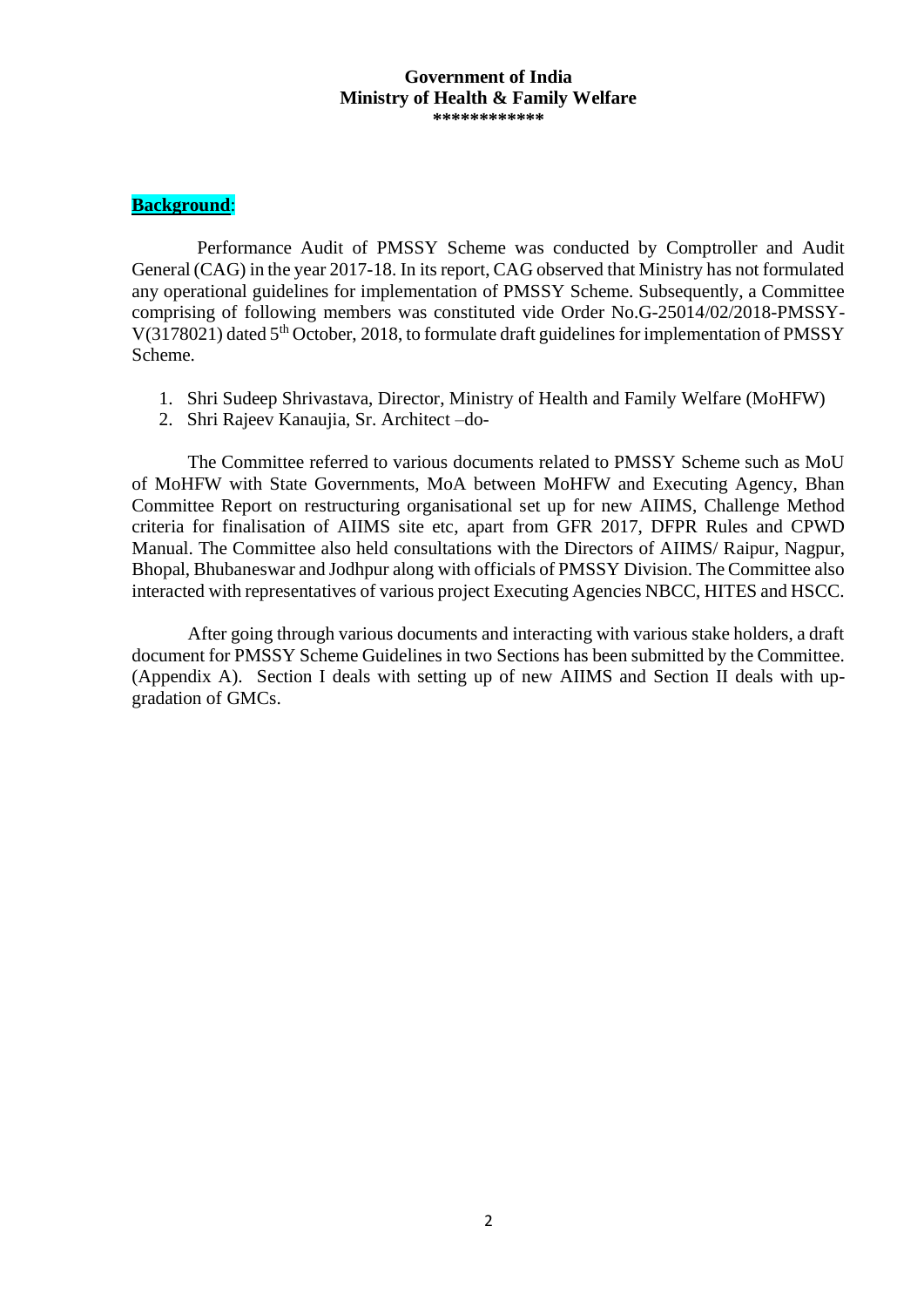Brief: The Pradhan Mantri Swasthya Suraksha Yojana (PMSSY) Scheme envisages creation of tertiary healthcare capacity in medical education, research and clinical care across the country. It aims at correcting regional imbalances in the availability of affordable/reliable tertiary healthcare services and also augmenting facilities for quality medical education in the country. PMSSY has two components:

- A. Setting up of new AIIMS Institutions in underserved regions of the country, and
- B. Up-gradation of existing Government Medical Colleges (GMCs) which broadly envisages improving health infrastructure through establishment of Super Speciality Blocks/Trauma Care Centres.

### **Section I : Setting Up of New AIIMS**

- 1. After announcement of new AIIMS for a particular State, a letter may be sent from MoHFW to concerned State Government for offering three or four alternate sites with approximate area of 200 acres. While offering sites, the State Government should also furnish commitment for four lane connectivity, water and electricity to cater for the requirement of proposed establishment. On receiving the proposal for AIIMS from the State Government, the MoHFW should promptly initiate action for selection of site, as per the Guidelines brought out in the following paras:
- 2. Guidelines/Instructions for selection of sites/location for Projects/ Institutions/ Schemes have been finalized by Cabinet Secretariat in consultation with NITI Aayog (Annexure I). These Guidelines may be adopted for site selection of new AIIMS. Information regarding parameters required for Challenge Method may be obtained from the State Governments for the offered sites.
- 3. The Committee headed by Secretary (HFW) may finalize the site for new AIIMS. This Committee may also have power to appoint sub-committee consisting of experts and Ministry officials who may visit sites offered by the State Government and carry out evaluation for various criteria as per Challenge Method.
- 4. The Committee headed by the Secretary (HFW) may then finalize the site that receives highest score under Challenge Method after evaluating sub-committee report. The site may be finalised with the approval of the Minister in-charge of MoHFW keeping in view the recommendations of the Committee.
- 5. An MoU may be signed with State Government for the finalised site wherein State Government shall commit to provide encumbrance free site with four lane road connectivity, water and electricity supply adequate to cater to requirement of fully functional AIIMS. The State Government shall also commit to make adequate provision for disposal of STP, ETP waste and storm water drain beyond the limits of AIIMS Campus.
- 6. The MoHFW will appoint the Executing Agency for pre-investment activities and for main works for new AIIMS Project in accordance with the provisions of General Financial Rules (GFR) and other extant Rules and Regulations in vogue at that point of time. The present GFR provisions in regard to selection of Executing Agency are reproduced below: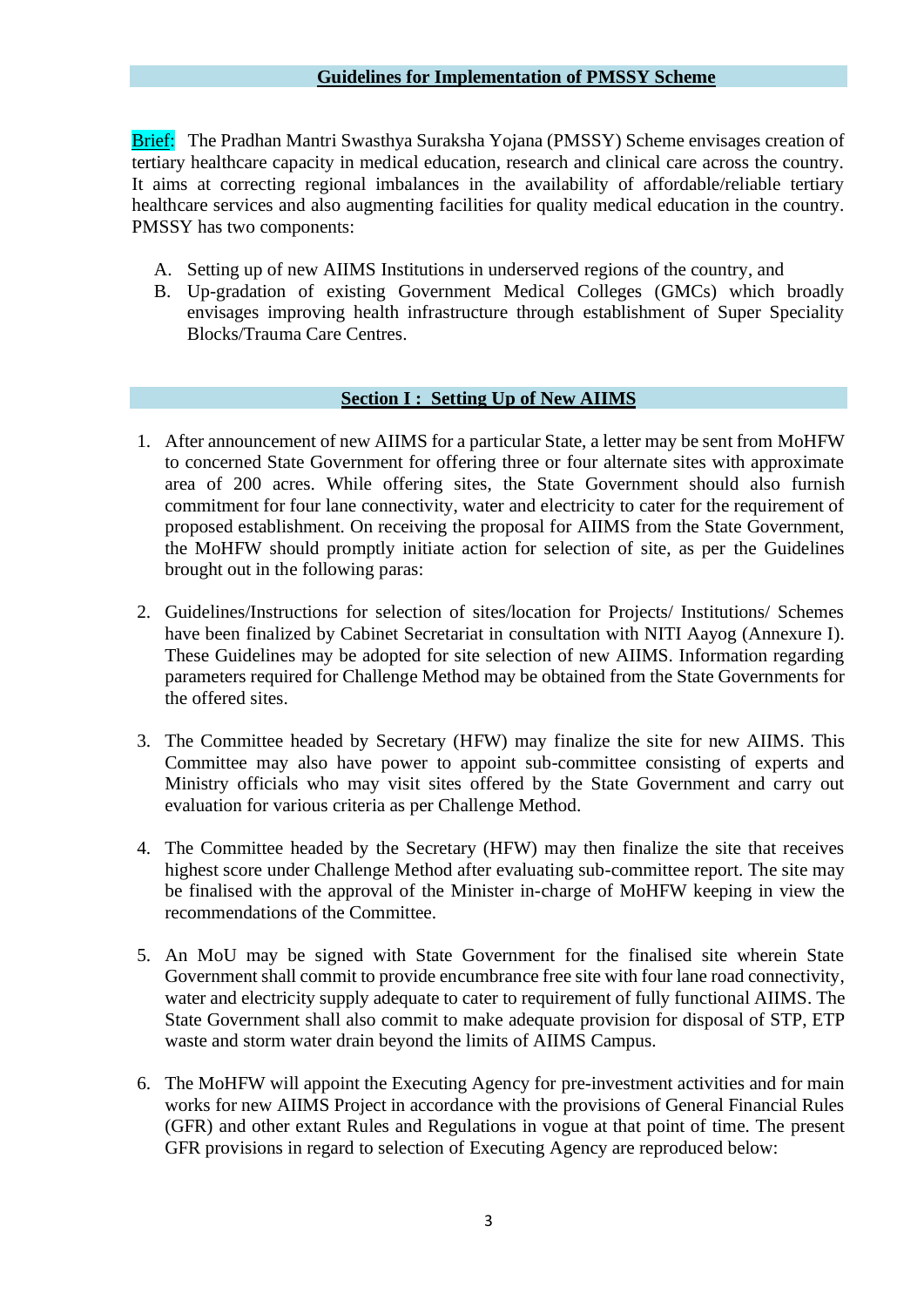- Rule 133  $(2)$ : A Ministry or Department may, at its discretion, assign repair works estimated to cost above Rupees Thirty Lakhs and original/minor works of any value to any Public Works Organisation (PWO) such as Central Public Works Department (CPWD), State Public Works Department, other Central Government Organisations authorised to carry out civil or electrical works such as Military Engineering Service (MES), Border Roads Organisation (BRO), etc. or Ministry/Department's construction wings of Ministries of Railways, Defence, Environment & Forests, Information & Broadcasting and Departments of Posts, and Space etc.
- Rule 133 (3): As an alternative to 133(2), a Ministry or Department may award repair works estimated to cost above Rupees Thirty Lakhs and original works of any value to: (i) any Public Sector Undertaking set up by the Central or State Government to carry out civil or electrical works or (ii) to any other Central/ State Government organisation /PSU which may be notified by the Ministry of Urban Development (MoUD) for such purpose after evaluating their financial strength and technical competence. For the award of work under this sub-rule, the Ministry/ Department shall ensure competition among such PSUs/ Organisations. This competition shall be essentially on the lump sum service charges to be claimed for execution of work. In exceptional cases, for award of work under (i) and (ii) above, on nomination basis, the conditions contained in Rule 194 would apply. The work under these circumstances shall also be awarded only on the basis of lump sum service charge.
- 7. The Executing Agency appointed by MoHFW for pre-investment activities will undertake various pre-investment activities such as construction of boundary walls, soil investigation, preparation of PPR, environment study etc.
- 8. MoHFW should nominate a Mentor Institute for each of the new AIIMS immediately after the AIIMS is announced. This Mentor Institute can be Institute of National Importance (INI) like AIIMS, New Delhi, PGI, JIPMER or any other fully functional new AIIMS.
- 9. The Mentor Institute may also be involved in designing of the AIIMS, besides other technical experts, to get users perspective incorporated in the design.
- 10. The building of new AIIMS shall be designed keeping in view of "GRIHA norms" for green buildings.
- 11. Preparation of PPR/DPR shall be done by Executing Agency either in–house or by selecting a Design Consultant in accordance with relevant provisions of GFR and "Manual for Procurement of Consultancy & Other Services 2017", as modified / updated from time to time.
- 12. DPR should be finalized by Executing Agency after due scrutiny by a technical committee comprising of technical experts from architectural, engineering and medical field. This technical committee shall be constituted by Executing Agency and may also have representatives from Mentor Institute and MoHFW.
- 13. DPR should include the number of beds, speciality and super speciality departments, staff strength etc. The MoHFW has already evolved and adopted standardized provisioning of infrastructure and facilities / services in new AIIMS covering number of beds, list of Speciality and Super Speciality disciplines, number of dwelling units with composition, number of MBBS and B.Sc. Nursing seats, support services. These standards have been evolved in consultation with Director General Health Service (DGHS) and have provision for 750 bed hospital and 100 MBBS and 60 B.Sc. Nursing seats. As initial provisioning, the project DPR may cover above standard provisioning.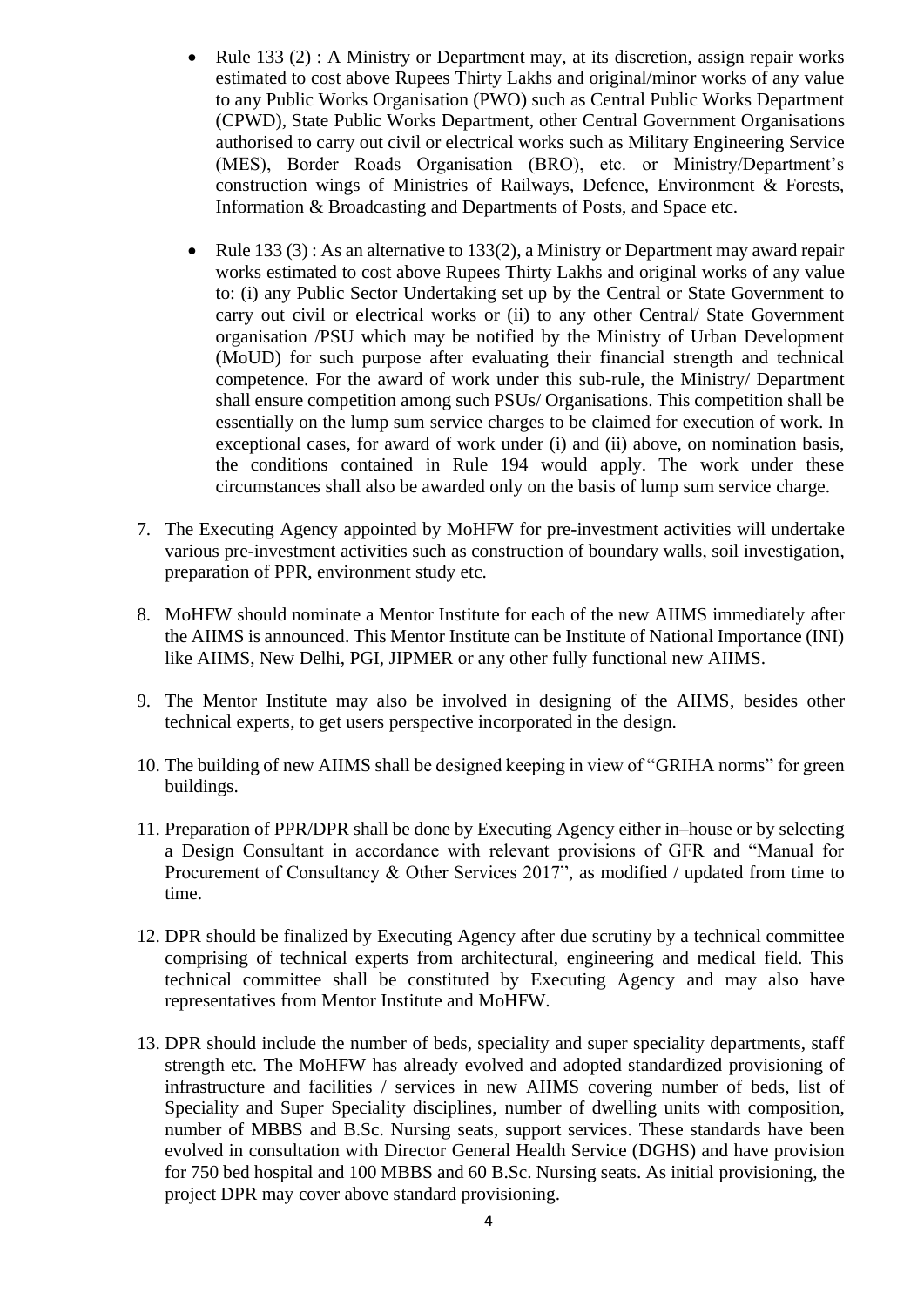Speciality wise bed distributions can be varied, without altering the overall bed strength, keeping in view region specific public health issues.

- 14. EFC Memo and Cabinet Note shall be prepared by MoHFW in accordance with approved PPR/DPR.
- 15. Immediately, after approval of new AIIMS project by Cabinet, process for appointment of the Executing Agency for the main project work in accordance with provisions of GFR and other relevant guidelines should be initiated.
- 16. In case the project is assigned to CPWD, the CPWD shall have the full powers to undertake deposit works up to the delegated powers under the CPWD Manual 2019 and under Compendium of Financial Powers delegated to CPWD Officers for works fully funded by Central and /or State Government including those for PSU, Government funded Institution etc.
- 17. The Executing Agency shall execute the project in accordance with the approved DPR. Various milestones of the project should be jointly decided by MoHFW, Executing Agency & Construction Contractor in accordance with the timelines of the project as per Cabinet approval. The Project may be executed in EPC mode as far as possible. In case it is decided by MoHFW that a separate Procurement Agency is required then same shall be appointed in accordance with provisions of GFR 2017.
- 18. The MoHFW should issue appropriate guidelines in regard to the procurement process to be followed. The Ministry has earlier issued procurement policy guidelines to be followed by the PSA, vide letter No. Z.28016/196/2016-SSH dated 01.03.2017 (Annexure-II). The Ministry has also issued revised methodology for procurement of Medical Equipments in case of the new AIIMS vide OM No  $Z.28016/26/2018$ -II/PMSSY/EO-3187283 on  $29<sup>th</sup>$  July 2019 (Annexure-III) which should be followed as revised from time to time. As per these guidelines, procurement of Medical Equipment other than major equipment will be done by the individual AIIMS themselves. The procurement of major equipment will be done by AIIMS Delhi. The new AIIMS may therefore combine their requirement for major medical equipment with that of AIIMS, New Delhi authorizing AIIMS, New Delhi, to procure the major Equipment.
- 19. The Executing Agency should also be made responsible for execution of service and medical equipments namely, Modular OT/MGPS equipment, kitchen/ laundry/ BMW Management System, Pneumatic Tube System/IT Hardware including networking and Queue Management System. However, so far as the application software like HMIS and College Management System are concerned, preferably, common IT application for all AIIMS be developed through specialized IT Agency(ies).
- 20. Executing Agency and the Procurement Support Agency (PSA) should be made individually and jointly responsible for synchronization between construction and procurement of equipment to ensure the functionality of constructed assets is not delayed on account of procurement, on the one hand and the procured asset do not lye idle, on the other.
- 21. In the matter of procurement of Medical Equipment, adequate provision for warranty and CMC support covering major portion of the life of a medical equipment, as may be specified from time to time, should be kept. Further, the Life Cycle Cost should also be taken into account, as per provisions under the GFR (Rule 136 of GFR refers) particularly in closed systems.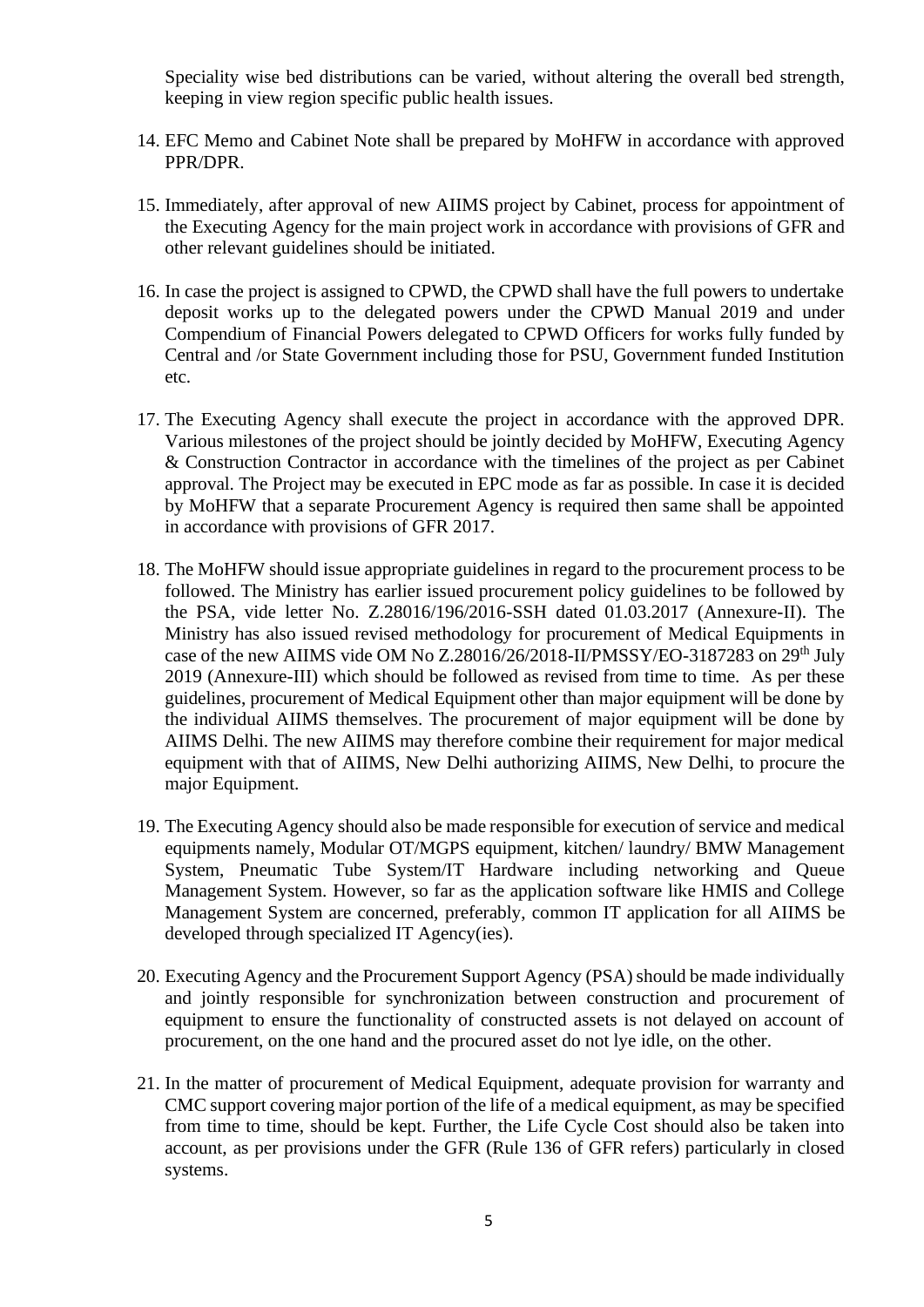- 22. MoHFW may ensure creation of requisite HR position and its recruitment is carried out in synchronisation with stages of construction and procurement.
- 23. The Standard Staffing pattern for new AIIMS as recommended and considered in the 2<sup>nd</sup> CIB Meeting may be followed for all new AIIMS. (Annexure-IV)
- 24. Following Project Cell posts may be created right at the time of the approval of new AIIMS by Cabinet and should be operationalized right in the initial stage of Project execution.

| S. No.                      | Name of Posts                 | No. of Post |
|-----------------------------|-------------------------------|-------------|
|                             | Director                      | O           |
| $\mathcal{D}_{\mathcal{L}}$ | <b>Medical Superintendent</b> | O I         |
| 3                           | Dy Director (Admin)           | O I         |
|                             | <b>Financial Advisor</b>      | OI          |
|                             | Superintending Engineer       | 01          |
| 6                           | Ex Engineer (Civil)           | $_{01}$     |
|                             | Ex Engineer (Electrical)      | $_{01}$     |
|                             | Administrative Officer        |             |

- 25. Project Cell Posts of MS, FA, SE, EE and AO shall be filled up by respective AIIMS/Mentor Institute to facilitate smooth operationalization of the project. However, the post of DD (Administration) shall be filled up by the MoHFW. The post of Director may be operated at the level of Executive Director in HAG on short-term contract basis in accordance with MoHFW OM dated 28.12.2018. The Executive Director so appointed will exercise all the powers of Director.
- 26. The first Director or ED of every Institute shall be appointed by the MoHFW as per the AIIMS (Amendment) Act, 2012. Subsequent appointments may be made by individual Institutes.
- 27. The MoHFW should issue appropriate guidelines in the matter of recruitment to various posts created for the institutes which may be applicable to all the AIIMS. The guidelines in these matters as have been issued and the provisions available are as below:
	- (i) The Institutes will follow the various guidelines including for the reservation etc issued by Department of Personnel and Training from time to time.
	- (ii) The provision has been made in the AIIMS Act for the constitution of Standing Selection Committees.
	- (iii) A provision of combined Selection Committees and Regional Selection Committees has also been made in the AIIMS Regulations notified vide Notification No. 14-3/69(98)/Coordination Cell Part-II dated 18.10.2019 (Regulation 12). The Combined Selection Committees and Regional Selection Committees may undertake common selection for various faculty positions for more than one or for all AIIMS.
	- (iv) In case of faculty recruitment, provisions have been made for :

(a) Downgrading of the posts of Additional/Associate Professor to the level of Assistant Professor for a fixed period: The individual Institutes may consider downgrading of posts with the approval of Governing Body, in the eventuality of difficulties in filling up of the posts, as per decision given by CIB against Item No.4/5 (Para-5) of the minutes of the meeting held on  $27<sup>th</sup>$  July, 2019.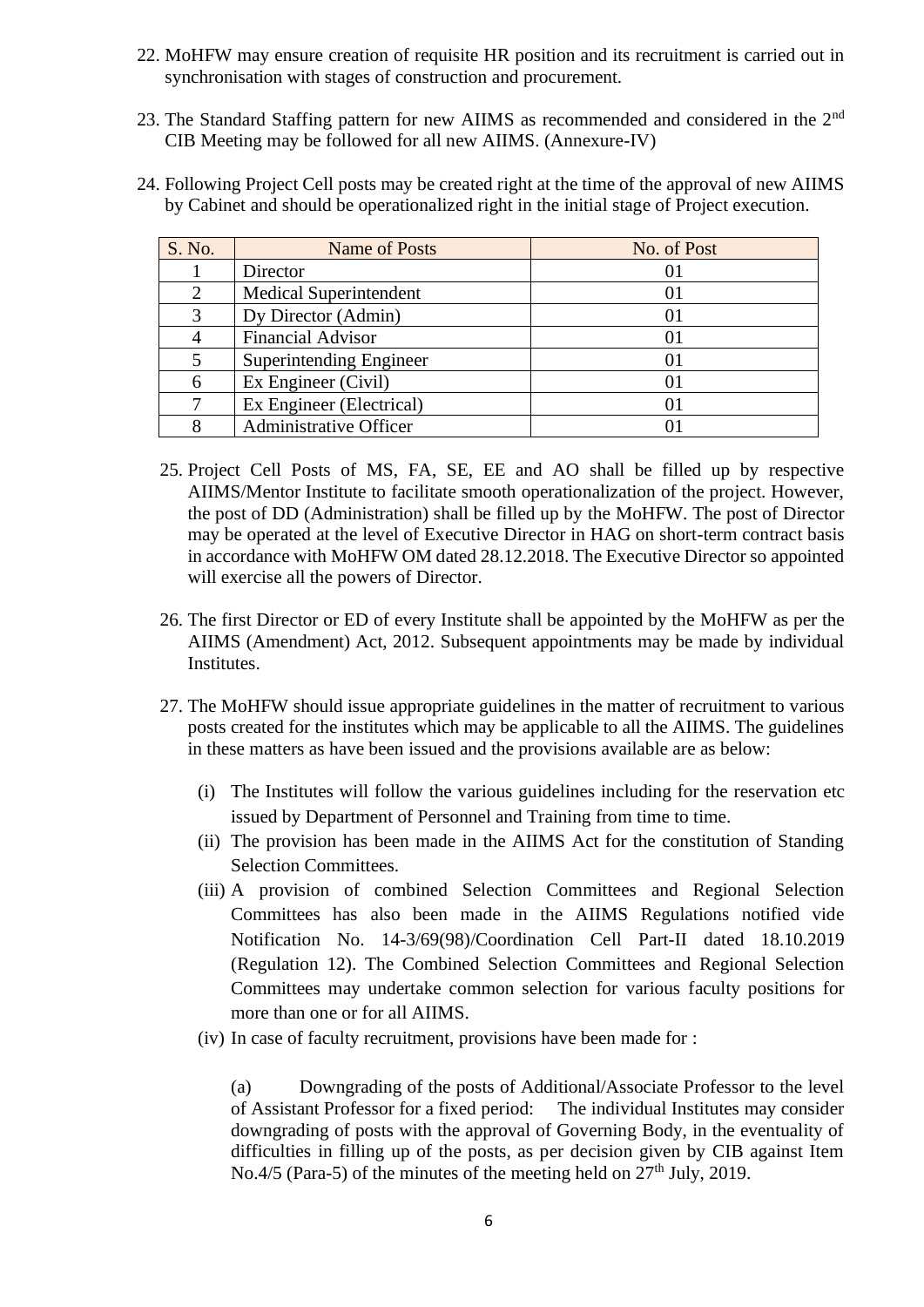(b) Running advertisement with one-year validity for recruitment of faculty: In the one year running advertisement, short advertisement or website notices may be issued several times as may be required, depending upon actual progress of recruitment, with clear mention of cut off dates for submission of application and eligibility, each time.

- (v) Recruitment for non-Faculty posts would be carried out by holding combined recruitment for all AIIMS by clubbing the vacancies for each category of the posts for all AIIMS. The task may be suitably distributed amongst the AIIMS.
- 28. For new AIIMS projects, procurement, installation and commissioning of Medical Gas Pipeline System (MGPS) and Modular Operation Theatre (MOT), may also be included in the scope of EPC construction contract, as far as possible. The Executing Agencies should ensure that the contract provisions adequately address the following issues in the matters of procurement of MGPS and MOT equipment systems if procurement of these medical equipment system is in the scope of the EPC Contract.
	- a) Rigorous criterion for selection of equipment suppliers to ensure that the selected agency posses adequate experience and capacity to undertake the works.
	- b) No dilution of specification during execution.
	- c) Adequate warranty and CMC cover with back to back support from the Original Equipment's Manufacturers (OEMs) as may be specified from time to time for all as may be specified for all critical components of MGPS and MOT.
	- d) Accountability of the EPC contractor during the warranty and CMC period, beyond the defect liability period.
- 29. Joint calendar for construction, procurement and recruitment may be finalized by Executing Agency, Procurement Agency (if any) and MoHFW. This calendar may be placed on Dashboard of PMSSY Division for on line monitoring and effective supervision of new AIIMS project.
- 30. Executing Agency may use a robust project and contract management software for online project management and supervision. By using these IT tools, physical and financial progress of project should be made available on PMSSY Dashboard by Executing Agency for on line monitoring. Provision for this may be made in contract between MoHFW and Executing Agency.
- 31. Executing Agency will maintain adequate number of qualified staff at the site of project. This number and qualification of staff may be part of contract agreement between MoHFW and Executing Agency. Suitable clause regarding incorporation of Penalty in case of nondeployment of stipulated staff at site by Executing Agency may also be incorporated in the contract agreement.
- 32. Third Party Quality Auditor (TPQA) may be appointed by MoHFW in accordance with provisions of CPWD Manual for quality supervision of project execution. In case CPWD is Executing Agency, then CPWD will appoint TPQA as per their manual/guidelines.
- 33. Operationalization of new AIIMS should be planned in a phased manner. The phases of functionality may be finalized by MoHFW / Mentor Institute after consulting domain experts. AYUSH Departments should also be developed in AIIMS. AIIMS may have larger focus on the PG and Higher Medical Education right from the initial stages.
- 34. MoHFW may plan for early start of MBBS classes in temporary campus to be made available by the State Government.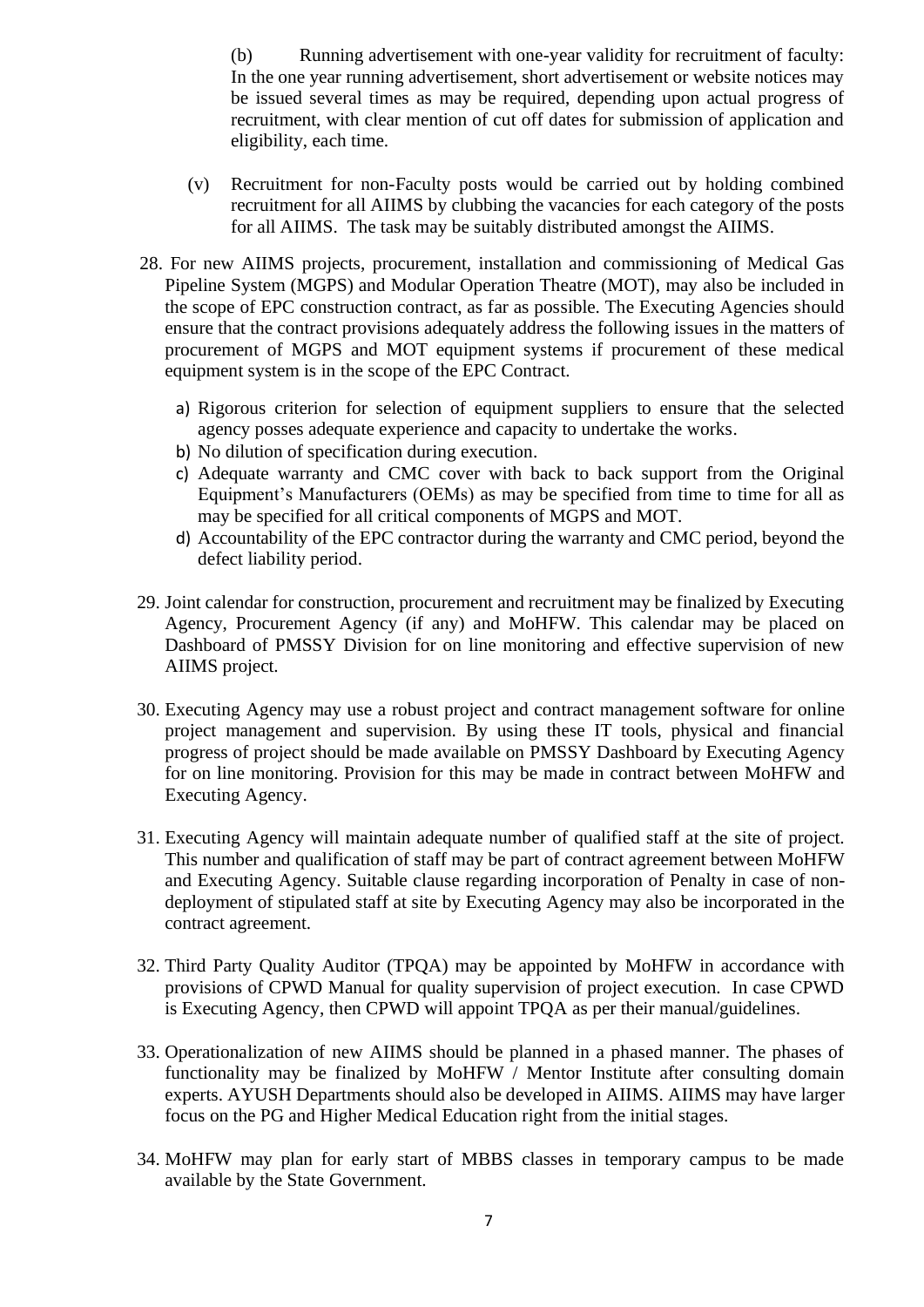- 35. In case it is decided to start new AIIMS in temporary set up provided by State Government, an MoU may be signed with State Government detailing the roles and responsibility of State, MoHFW and Institute in temporary/shared set up.
- 36. In case new AIIMS is operationalized in existing setup or rolled out in a phased manner, the supervision regarding establishment and other matters necessary to bring functionality may be supported by the Mentor Institute till Governing Body (GB) and Institute Body (IB) for new AIIMS is constituted. Subsequently, even after constitution of GB & IB of the Institute the Mentor Institute may continue to guide/hand hold the Mentee Institute till the Mentee Institute is able to set up needed administrative structure. The Ministry may issue necessary direction to AIIMS/ Mentor Institute in case to case basis.
- 37. MoHFW may consider adopting NABH/NABL accreditation for new AIIMS hospitals for quality in healthcare. In places where there is potential of medical tourism, JCI accreditation may be considered, as feasible.
- 38. Project Monitoring Committee (PMC) chaired by Secretary (HFW) should oversee the progress of projects under PMSSY Scheme on regular basis. This Committee may also have representatives from State Government, Executing Agency, Mentor Institute, subject experts and other stake holders.

In addition to the PMC, a Steering Committee/Monitoring committee headed by Chief Secretary/Principal Secretary (Medical Education) of the State may also be constituted in the concerned States for greater involvement of State Government for expeditious resolution of State specific and local issues.

- 39. The State Level Committees formed under the chairmanship of Chief Secretary/ Principal Secretary (Health/Medical Education) may review the Projects on regular basis, preferably, on monthly basis with all stakeholders.
- 40. Adequate delegation of financial powers may be made to Director and other officials of new AIIMS in the various operational matters as well as in reference to the project execution matters.
- 41. The SEs' may be empowered to exercise the same powers as exercised by the SE level officers in CPWD.
- 42. The Empowered Review Committee (ERC) may be constituted in each new AIIMS under the Chairpersonship of Director AIIMS to consider and decide various technical matters relating to the Projects.

#### **Section II: Up-gradation of Government Medical Colleges (GMC)**

- 1. Proposals regarding up-gradation of GMC may be obtained from State Governments.
- 2. Guidelines for selection of sites/location for Projects/ Institutions/ Schemes, as have been finalized by Cabinet Secretariat, may be adopted for selection of GMC. Information regarding various parameters required for Challenge Method may be obtained from State Governments for the offered GMCs, in this regard.
- 3. List of GMCs may be finalised by MoHFW based on scores obtained under Challenge Method. Central and State fund sharing for these projects may be done in accordance with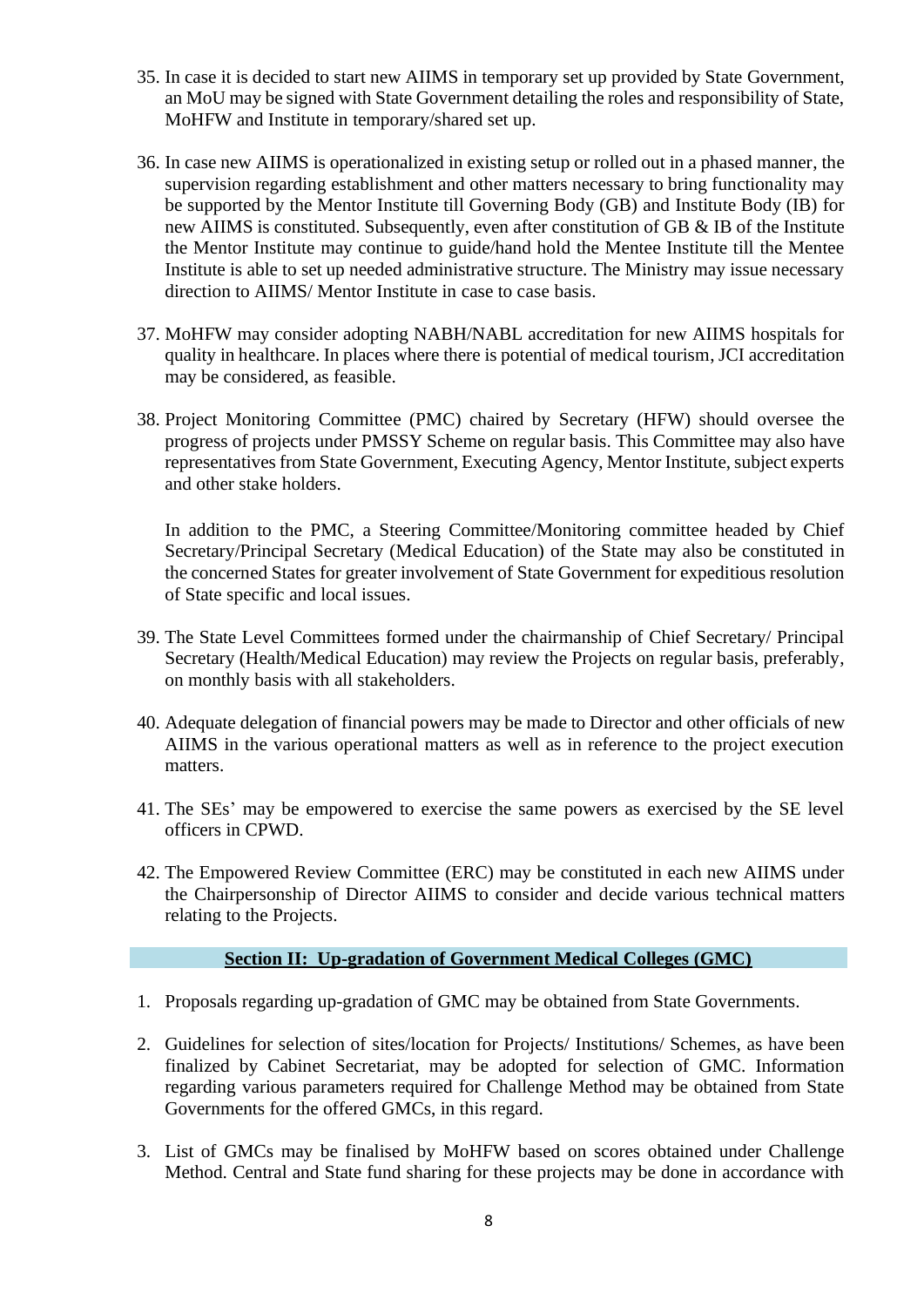recommendation of EFC for these projects. Also, the State should bear all Operation and Maintenance (O&M) cost of created assets.

- 4. Commitment for contribution of State share may be mentioned in MoU of MoHFW with State Government. MoU may also detail out roles and responsibility of MoHFW and State Government with regard to project.
- 5. After GMC is approved for up-gradation by competent authority, a Mentor Institute may be nominated for each GMC Project. This Mentor Institute may be Institute of National Importance (INI) like AIIMS, New Delhi, PGI, JIPMER or any other fully functional new AIIMS. The Mentor Institute may provide technical guidance to the GMC in ascertaining the gaps, in firming up the scope of up-gradation in terms of super specialities to be covered and facilities and infrastructure to be created / added under the up-gradation projects and in any other technical matter as may be considered necessary.
- 6. Executing Agency for up-gradation project should be appointed in accordance with GFR. In case MoHFW decides to have separate Procurement Agency same should be appointed in accordance with provisions of GFR.
- 7. A Gap Analysis Committee may be constituted by MoHFW comprising of representatives from Mentor Institute, concerned GMC, Executing Agency, Procurement Agency and State Government. This Committee may be co-chaired by JS (PMSSY) / Director (PMSSY) and Head of the Mentor Institute / his Nominee.
- 8. This Committee may decide requirement of various Super Speciality Departments, number of beds, number of ICUs, number of OTs, equipment etc. based on the gap analysis.
- 9. As up-gradation pertains to tertiary care facilities, no general wards may be funded by MoHFW under the project. Also, up-gradation proposal should be within financial limit approved for the project. Any additional cost beyond approved limit should be borne by State Government. Necessary commitment for bearing the additional cost may be taken from the State Government which should also form part of the MOU with the State Government.
- 10. The Executing Agency should prepare a DPR based on the recommendations of the Gap Analysis Committee.
- 11. In case the project is assigned to CPWD, the CPWD should exercise powers to undertake deposit works up to the delegated powers under the CPWD Manual 2019 and under Compendium of financial powers delegated to CPWD Officers for works fully funded by Central and /or State Government including those for PSU, Government funded Institution etc.
- 12. A Technical Committee of MoHFW comprising of officials from Centre Design Bureau (CDB), PMSSY, the Mentor Institute and the concerned GMC may examine the DPR submitted by the Executing Agency.
- 13. Based on the recommendations of Technical Committee, Ministry may approve the DPR for up-gradation of medical colleges.
- 14. The Executing Agency should appoint Contractual Agency for the up-gradation project after following due procedure in accordance with provision of GFR & relevant manuals.
- 15. The Contractual Agency should execute the project in accordance with the approved DPR. Various milestones of the project should be jointly decided by MoHFW, concerned GMC,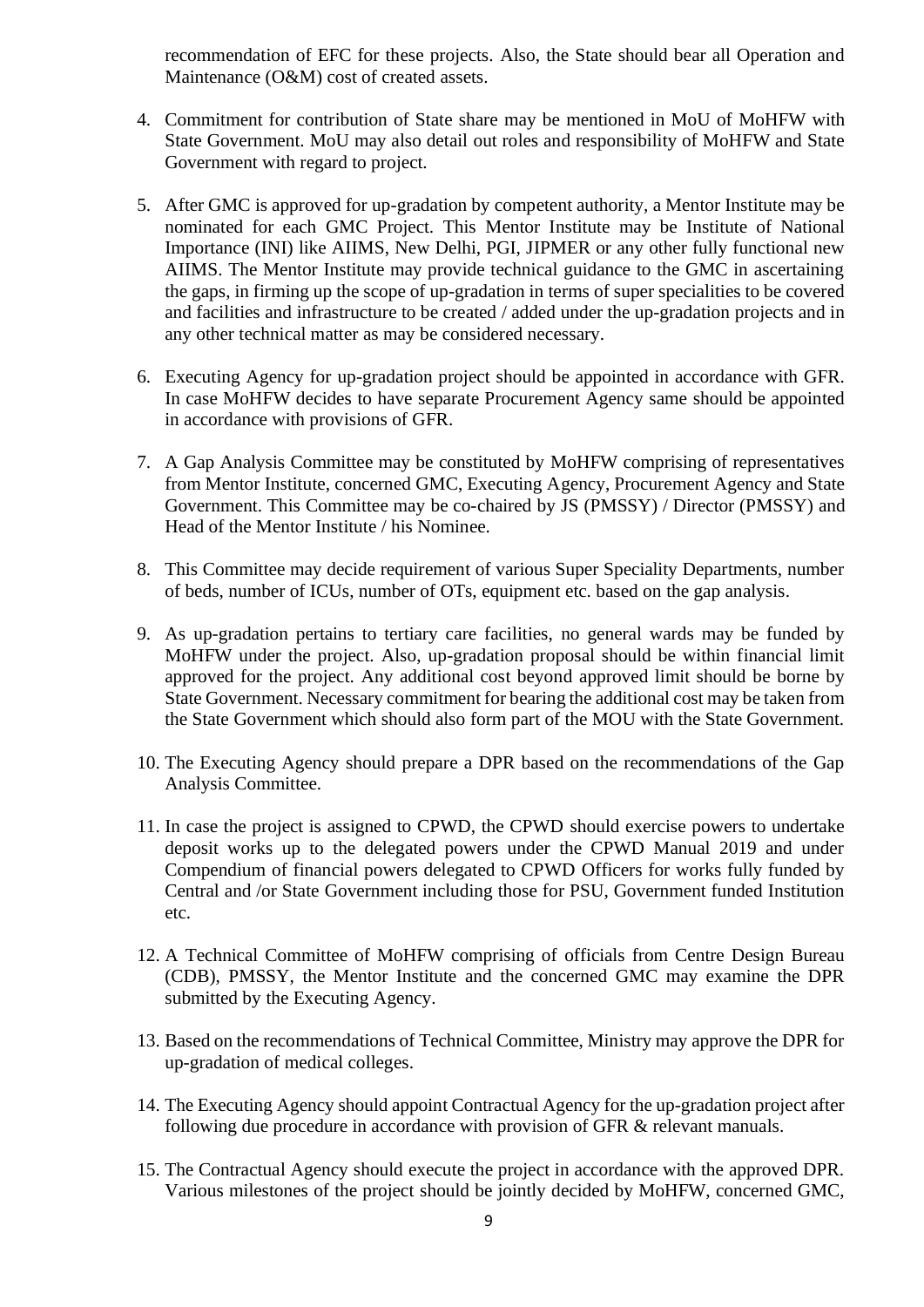Mentor Institute and Executing Agency in accordance with the timelines of the approved project.

- 16. The Project may be executed in EPC mode, as far as possible.
- 17. Executing Agency and the PSA should be made individually and jointly responsible for synchronization between construction and procurement of equipment to ensure the functionality of constructed assets is not delayed on account of procurement, on the one hand and the procured asset do not lye idle, on the other.
- 18. Release of funds to the Executing Agencies for Civil Constructions works at various GMCs being upgraded under PMSSY Phase III, IV and V(A) at various milestones/stages shall be in accordance with the instructions issued as per Order No. Z-28016/53/2018-PMSSY-V/EO dated the  $26<sup>th</sup>$  October, 2018, amended from time to time. (Annexure - V)
- 19. Similarly, State Government and GMC may ensure that creation of requisite posts and the recruitment exercise is carried out in synchronisation with stages of construction & procurement.
- 20. A PERT chart bringing out major activities and milestones for construction, procurement and HR recruitment may be finalized by Executing Agency, Procurement Agency and State Government/GMC respectively. The same may be placed on the Online monitoring Dashboard of PMSSY Division for effective supervision of up-gradation of GMC projects.
- 21. Executing Agency may use latest project and contract management software for project management and supervision. Using these IT tools, physical and financial progress of project may be made available on PMSSY Dashboard for online monitoring. Provision for this may be made in the contract between MoHFW and Executing Agency.
- 22. The Medical Colleges concerned, Executing Agencies of the projects and the Procurement Support Agency should work in tandem for the smooth completion of Up-gradation of projects. In this regard, the MoHFW has also issued guidelines vide letter No  $Z.28016/37/2018-PMSSY-V/EO-3172324$  dated  $14<sup>th</sup>$  June 2018, defining inter-alia the role and responsibilities of all stakeholders in procurement installation and commissioning of medical equipment for the projects. (Annexure – VI). These guidelines, or any other guidelines formulated from time to time, may also be made part of the MoU with State Govt., PSA and the Executing Agency to ensure smooth co-ordination among all players and stakeholders.
- 23. Executing Agency may be required to maintain adequate number of managerial and other personnel at the site of project for quality supervision and execution. Deployment of certain minimum number of personnel can also be made part of contract agreement between MoHFW and Executing Agency. A penalty clause in case of non-deployment of stipulated number of staff at site by Executing Agency may also be part of contract agreement.
- 24. Third Party Quality Auditor (TPQA) may be appointed by MoHFW in accordance with provisions of CPWD Manual for quality supervision of approved project. In case CPWD is the Executing Agency, CPWD will appoint TPQA as per their Manual / Guidelines.
- 25. Project Monitoring Committee (PMC) chaired by Secretary (HFW) may oversee the progress of projects under PMSSY Scheme on regular basis. This Committee may have representatives from State Government, Executing Agency, Mentor Institute, Subject Experts and other stakeholders.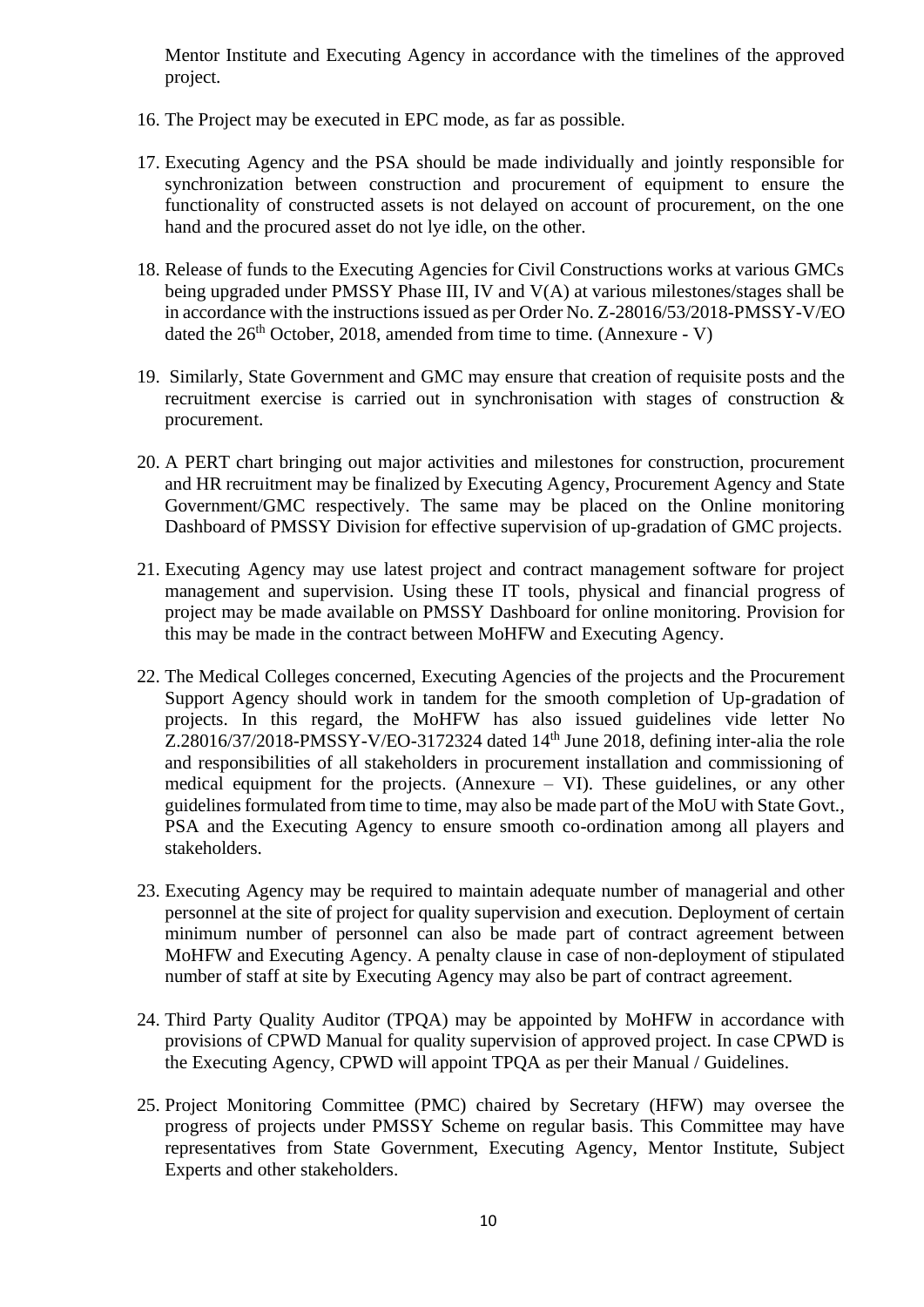In addition, Project Monitoring Committee (PMC) headed by Chief Secretary/Principal Secretary (Medical Education) of the State may also be constituted for greater involvement of State Government for expeditious resolution of State specific and local issues. This Committee may have representatives from concerned Departments of the State Government, Executing Agency, Mentor Institute, GMC and MoHFW. The Committee may meet at regular intervals during the course of the execution of the Projects.

- 26. After completion of up-gradation project, newly created asset may be handed over to GMC by Executing Agency after a joint survey with concerned authorities of GMC. In joint survey all the deficiencies will be noted. Executing Agency will attend all deficiencies within the scope of project and mutually agreed time frame.
- 27. Any dispute in handing over between Executing Agency and GMC may be resolved by MoHFW in consultation with State Government. Decision of MoHFW may be final in this regard.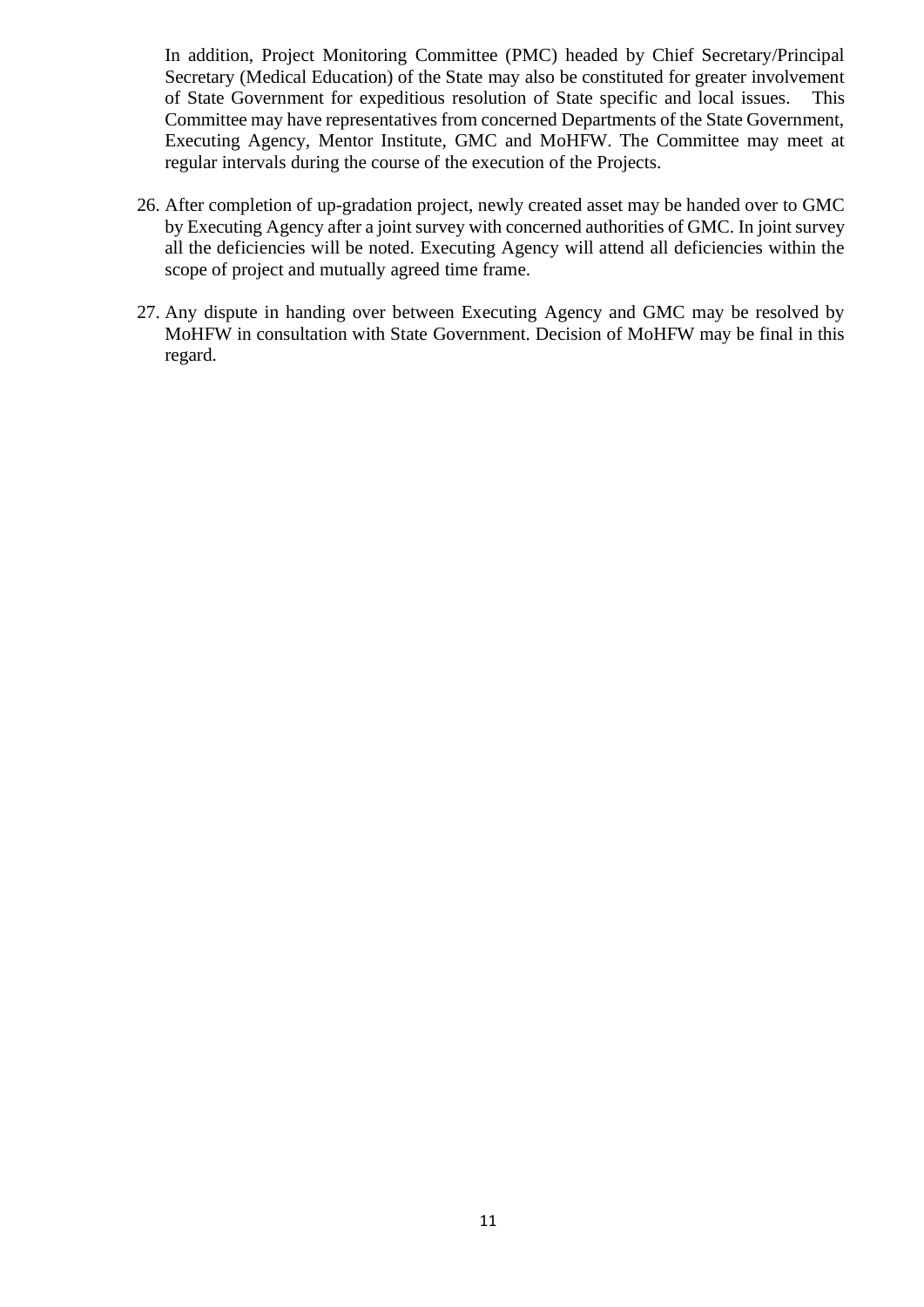## **List of Annexure**

| <b>Annexure</b>  | <b>Order No./Date</b>                                 | <b>Subject</b>                                                                                                                                                                      |
|------------------|-------------------------------------------------------|-------------------------------------------------------------------------------------------------------------------------------------------------------------------------------------|
| $Annexure-I$     | DO No. 272/1/3/2016-CAV<br>Dated 20.09.17             | Guidelines/ Instructions for selection sites/ location<br>of projects/ Institutions finalized by Cab. Sect. in<br>consultation with NITI AAYOG                                      |
| $Annexure - II$  | Z-28016/26/2018-II/PMSSY<br>Dated 01.03.17            | Instructions issued by MoHFW about Procurement<br>of Medical Equipment Policy Guidelines                                                                                            |
| $Annexure - III$ | Z-28016/26/2018-PMSSY-II<br>(3187283)/ Dated 29.07.19 | Guidelines issued by MoHFW authorizing AIIMS<br>New Delhi to combine the Procurement of Medical<br>Equipments.                                                                      |
| $Annexure - IV$  | Z-28016/63/2019-PMSSY-IV<br>Dated 01.07.19            | The Standard Staffing Pattern for new AIIMS<br>recommended by the CIB and to be followed by all<br>new AIIMS                                                                        |
| $Annexure - V$   | Z-28016/53/2018-PMSSY-V<br>(3172324) Dated 26.10.18   | Instructions about<br>Guidelines/<br>the<br>payment<br>mechanism to Executing Agencies                                                                                              |
| $Annexure - VI$  | Z-28016/37/2018-PMSSY-IV<br>(3172324) Dated 14.06.18  | Guidelines defining inter -alia the role $\&$<br>responsibilities of stakeholders for procurement<br>installation<br>and Commissioning<br>of Medical<br>Equipments for the Projects |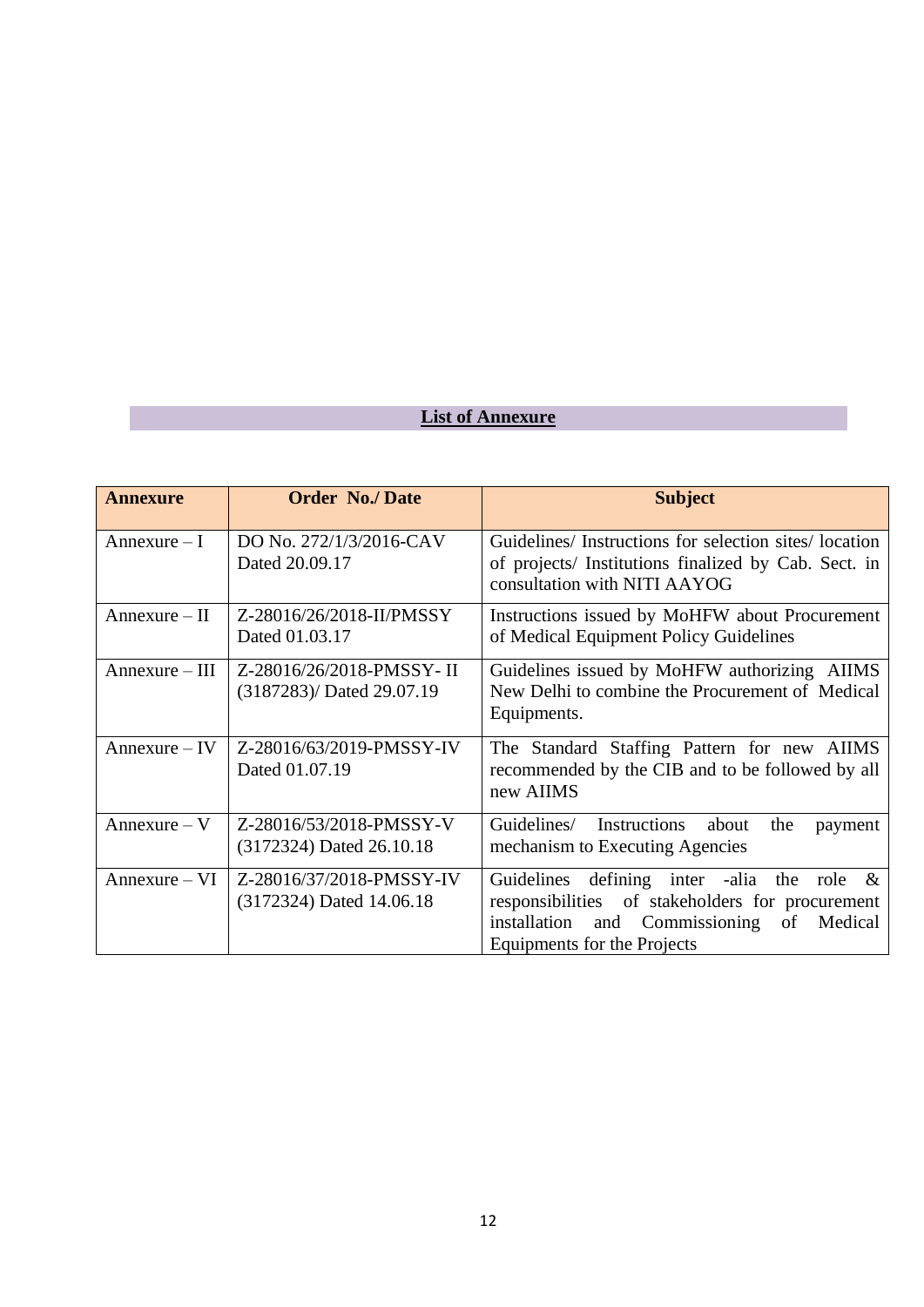## **ABBREVIATIONS**

| AO           | <b>Administrative Officer</b>                                 |
|--------------|---------------------------------------------------------------|
| <b>AIIMS</b> | All India Institute of Medical Sciences                       |
| <b>AYUSH</b> | Ayurvedic, Yoga and Naturopathy, Unani, Siddha and Homeopathy |
| B.Sc.        | <b>Bachelor of Science</b>                                    |
| <b>BMW</b>   | Bio - Medical Waste Management                                |
| <b>BRO</b>   | Border Roads Organization                                     |
| CAG          | <b>Comptroller and Auditor General</b>                        |
| <b>CDB</b>   | <b>Centre Design Bureau</b>                                   |
| <b>CIB</b>   | <b>Central Institute Body</b>                                 |
| <b>CMC</b>   | <b>Comprehensive Maintenance Contracts</b>                    |
| <b>CPWD</b>  | <b>Central Public Works Department</b>                        |
| <b>DFPR</b>  | <b>Delegation of Financial Power Rules</b>                    |
| <b>DGHS</b>  | Directorate General of Health Services                        |
| <b>DPR</b>   | <b>Detailed Project Report</b>                                |
| EA           | <b>Executing Agencies</b>                                     |
| <b>ED</b>    | <b>Executive Director</b>                                     |
| <b>EFC</b>   | <b>Expenditure Finance Committee</b>                          |
| <b>EPC</b>   | <b>Engineering Procurement and Construction</b>               |
| <b>ERC</b>   | <b>Empowered Review Committees</b>                            |
| <b>ETP</b>   | <b>Effluent Treatment Plant</b>                               |
| <b>GB</b>    | Governing Body                                                |
| <b>GFR</b>   | <b>General Financial Rules</b>                                |
| <b>GMC</b>   | <b>Government Medical College</b>                             |
| <b>GRIHA</b> | Green Rating for Integrated Habitat Assessment                |
| <b>HAG</b>   | <b>Higher Administrative Grade</b>                            |
| <b>HFM</b>   | <b>Health and Family Minister</b>                             |
| <b>HFW</b>   | Health and Family Welfare                                     |
| <b>HITES</b> | <b>HLL Infra Tech Services Limited</b>                        |